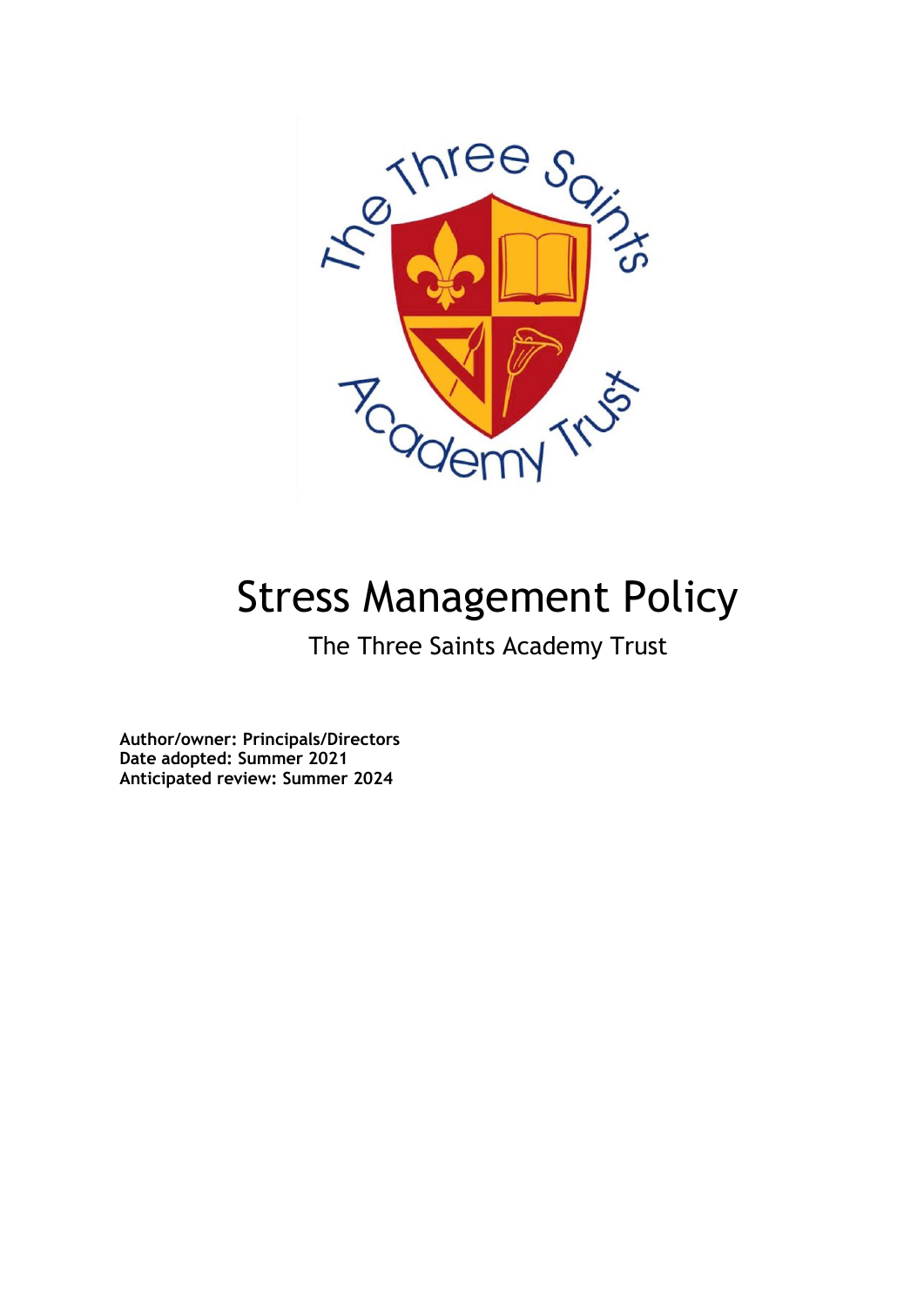## **Contents**

| 3 <sup>7</sup> |  |
|----------------|--|
|                |  |
| $5^{\circ}$    |  |
| $6 \qquad$     |  |
|                |  |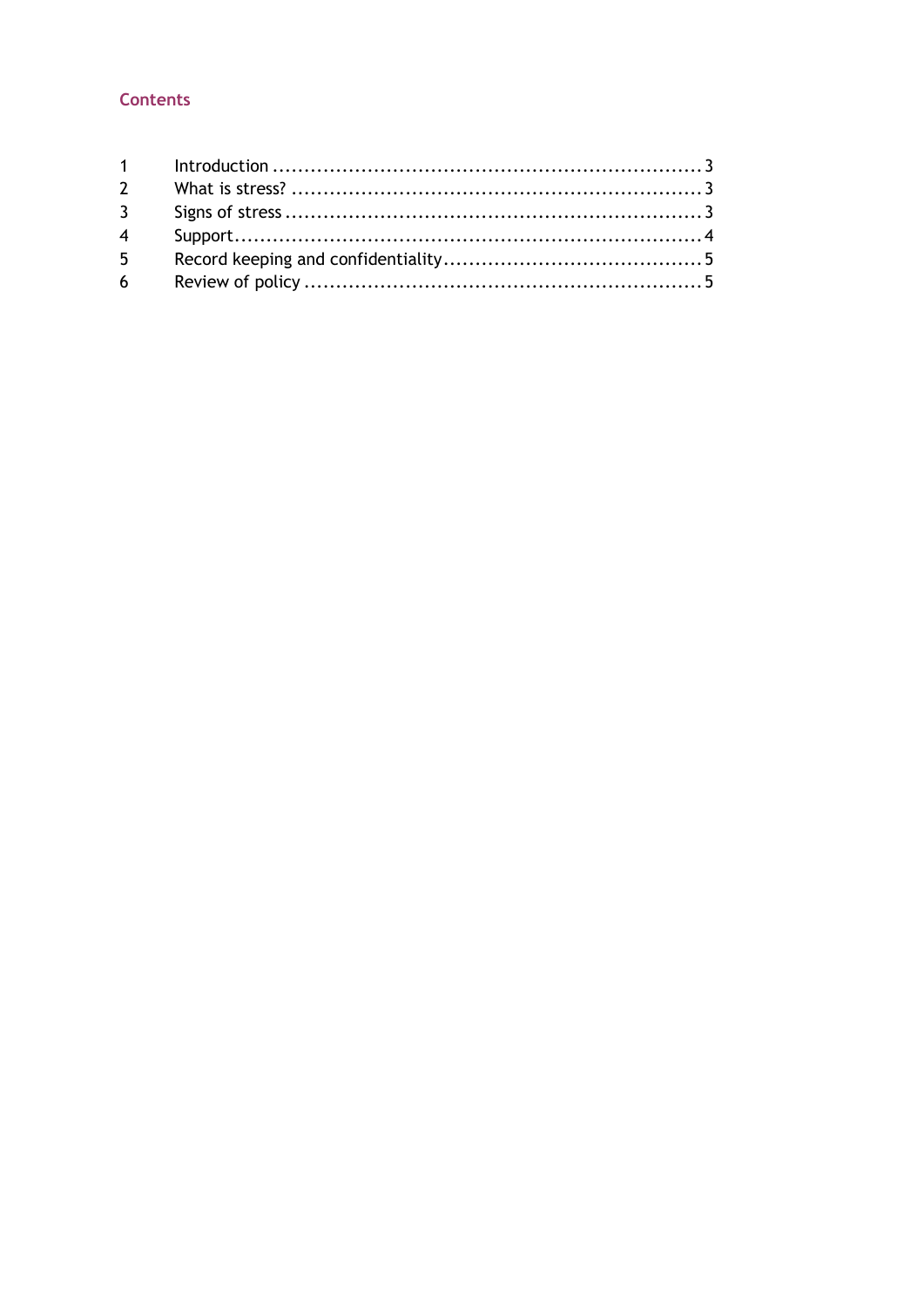## **1 Introduction**

- 1.1 We have a legal duty to ensure the health, safety and welfare of the employees as far as reasonably practicable and to have reasonable care for the health and safety of our employees. This includes taking steps to minimise the risk of stress or stress-related illnesses. We are committed to identifying, tackling and preventing the causes of work related stress and aim to promote a culture of care and mutual support to minimise stress and to ensure all employees are able to do their job to their best ability. This in turn will help us provide high quality teaching and learning for our students.
- 1.2 This policy sets out our approach to managing stress in the workplace.
- 1.3 Also contained within the policy is practical guidance for managers and employees on how to manage stressful situations set out in **appendix 1**.
- 1.4 This policy applies to all staff at the school (teachers and support staff), referred to as employee within this document.
- 1.5 This policy has been agreed following consultation with the unions. It has been formally adopted by the Trust Board.
- 1.6 This policy does not form part of any employee's contract of employment and may be amended at any time.

## **2 What is stress?**

- 2.1 The Health and Safety Executive (HSE) defines work-related stress as "*the adverse reaction people have to excessive pressures or other types of demand placed on them at work*". They state that stress is not an illness but a *"state"* and that illness, whether mental and/or physical, develops as a result of stress which is prolonged and excessive.
- 2.2 A certain amount of pressure is a normal part of most jobs and it can be beneficial in helping to keep an individual motivated. However, there is an important distinction between working under pressure and when pressure becomes excessive and produces stress, which can be detrimental to health. We recognise that what triggers stress and the capacity to deal with stress varies from person to person.
- 2.3 Stress may be experienced as a result of the workplace, external factors or a combination of both. Workplace factors could include the nature of the employee's work, the volume of the work, working hours, environmental factors, changes such as a restructure or redundancy programme or bullying or harassment by colleagues or third parties.
- 2.4 The Management Standards for work related stress define the way and organisation manages the risks from work related stress. There are six key areas that cover the primary sources of stress at work that if not managed effectively could leads to poor health, and reduced productivity and increased absence. These are Demands, Control, Support, Relationships, Role and Change. An examination of these areas forms part of the stress risk assessment process that demonstrates good practice in managing stress (see **appendix 2)**.
- **3 Signs of stress**
- 3.1 Some common signs of stress are listed below. However experiencing one or more of these does not necessarily give an indication of stress.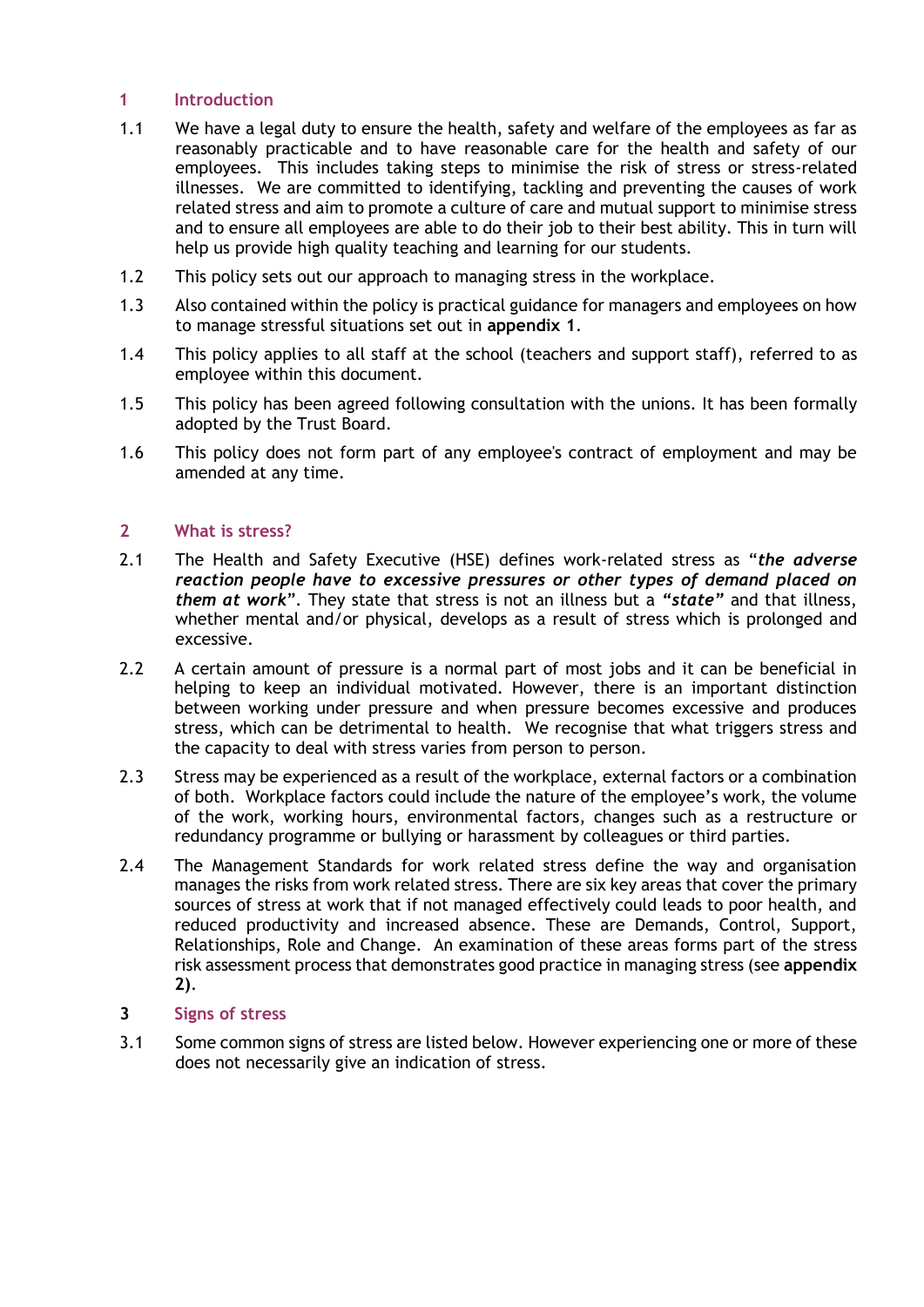- Persistent or recurrent moods, for example anger, irritability, detachment, worry, depression, guilt and sadness, mood swings (being tearful or over sensitive).
- Physical effects e.g. aches and pains (headaches, back ache, neck ache), raised heart rate, increased sweating, dizziness, blurred vision, skin or sleep disorders.
- Poor and/or changed behaviours for example, increased absence levels (including arriving late at work), difficulty concentrating or remembering things, inability to switch off, loss of creativity, loss of motivation, making more errors (poor performance), double checking everything, covering up mistakes by lying, working long hours/not taking a break, changes to sleeping or eating habits, increased use of alcohol, tobacco or drugs, poor attitude, behaviour and relationships with colleagues.
	- Prolonged or extreme exposure to the possible symptoms of stress is associated with serious chronic diseases such as heart disease, back pain, gastrointestinal problems, anxiety or depression.
- 3.2 Signs that an individual is experiencing stress will vary according to how the individual reacts to stress. Key for the line manager to be aware of, are changes in an individual's behaviour that are more than just a "one-off" incident.
- 3.3 These should be acted upon promptly and discussed with the employee. This will include offering support, such as encouraging the employee to seek advice from his or her GP, who will be able to make a diagnosis.

## **4 Support**

- 4.1 We will monitor sickness absence and workloads, and ensure that there is clear communication within the school to promote a culture of open communication and encouragement. We will create reasonable opportunities for employees to discuss areas of concern in an environment where stress is not considered as a weakness or a failure. We will also hold return to work interviews with any employee who has been absent in line with our Sickness Absence Policy, to establish whether there is any underlying problem and, if so, what the employer could do to address it.
- 4.2 We have measures available to support staff who may be suffering from stress.
	- Training and workshops on stress management, to assist staff and managers in recognising and coping with stress.
	- Employee Assistance Programme; this offers access to counselling and referral services for employees. As part of this, employees can access a confidential helpline staffed by independent advisers with access to specialist counsellors. The helpline provides help with physical, mental and social issues and is available 24 hours a day 7 days a week. The helpline number is 08000 856 148.
- 4.3 We will be alert to the possibility of stress as set out in paragraph 3. However, employees who believe they are suffering from stress should also ask their line manager for help and support in the first instance. If you feel unable to do so, you should contact the Headteacher or CEO.
- 4.4 Once an issue affecting an employee's health is brought to our attention, steps will be taken to support the employee to minimise the risk of harm and to identify additional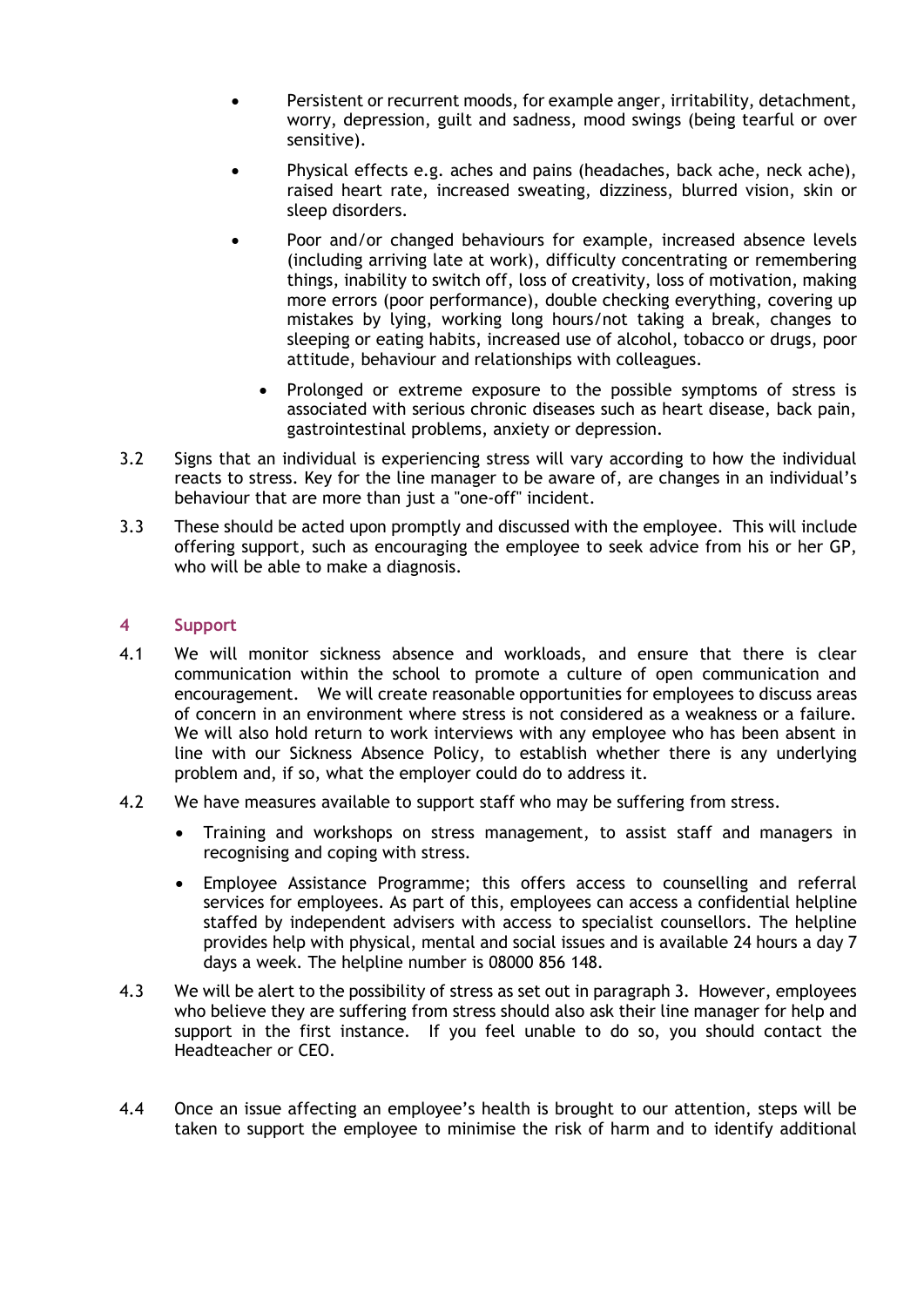arrangements to reduce the risk of work-related stress to as low a level as reasonably practicable. This may include the measures set out at 4.2 and in addition we may:

- carry out further investigations
- review job descriptions to identify tasks that may involve stressors
- carry out a risk assessment to evaluate the risk of work-related stress, considering the existing arrangements that are in place and ensure that significant findings of the risk assessment are recorded
- carry out a stress risk assessment with the employee to identify whether stress is an issue with a view to addressing the situation. A stress risk assessment pro-forma is available at **appendix 2**
- provide information and training, such as identifying opportunities for development relevant to the employee's position
- refer the employee to occupational health in line with our Sickness Absence Policy
- if an employee is absent from work due to sickness, apply the Sickness Absence Policy as applicable.
- 4.5 If stress is having a negative impact on an employee's performance, and his or her performance does not improve despite the manager having taken reasonable steps to alleviate pressure on the employee, it might be necessary for the academy to follow the Capability Procedure.

## **5 Record keeping and confidentiality**

- 5.1 Information in relation to the management of stress at the academy will be kept to ensure an accurate record is available of what was discussed, actions taken and for monitoring purposes.
- 5.2 Records will be kept on the employee's personal file or with the academies H&S records. As part of the application of this policy, the Trust may collect, process and store personal data and special categories of data in accordance with our data protection policy. We will comply with the requirements of **Data Protection Legislation** (being (i) the General Data Protection Regulation ((EU) 2016/679) (unless and until the GDPR is no longer directly applicable in the UK) and any national implementing laws, regulations and secondary legislation, as amended or updated from time to time, in the UK and then (ii) any successor legislation to the GDPR or the Data Protection Act 1998, including the Data Protection Act 2018). Records will be kept in accordance with our Workforce Privacy Notice, our Retention and Destruction Policy and in line with the requirements of Data Protection Legislation.

#### **6 Review of policy**

6.1 This policy is reviewed every 3 years by the Trust in consultation with the recognised trade unions. We will monitor the application and outcomes of this policy to ensure it is working effectively.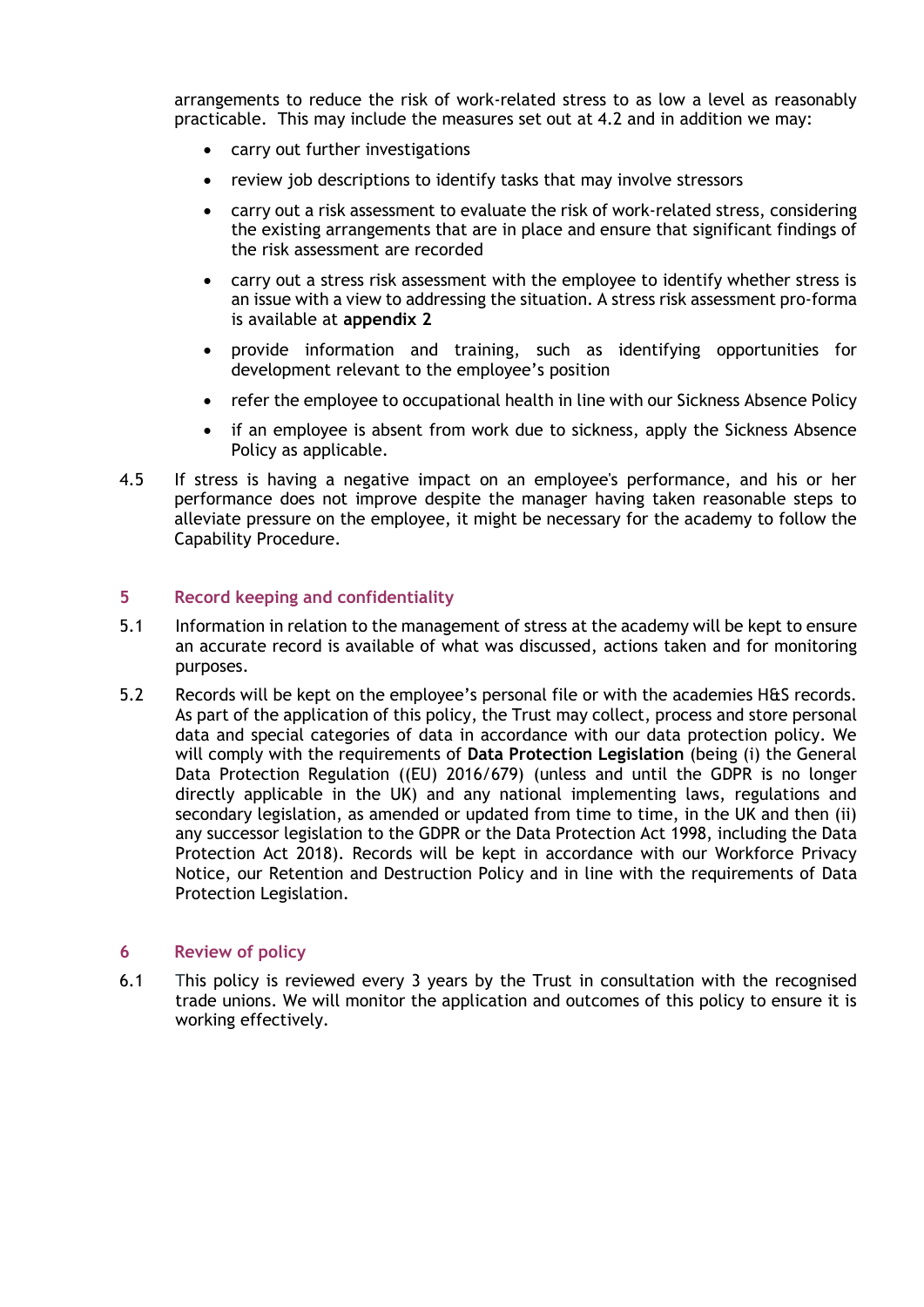## **Appendix 1**

## **Guidance for managers and employees on dealing with stressful situations in schools**

There are many different times in the school year that can provide additional pressure to employees. These may include:

- dealing with bad behaviour
- Ofsted Inspections
- report writing
- parent consultation/open evenings
- meeting with/calling parents
- accountability (targets)
- finance (particular issue for the headteacher)
- premises matters (particular issue for the headteacher and finance staff)
- recruitment/ staffing issues
- conflict in the workplace

It is strongly advised that in order to combat these areas of pressure, employees should:

- attend all relevant induction/training/ Inset sessions that are provided so that they are aware of all school processes
- make themselves fully aware of the procedure to follow for each circumstance, for example. the School's Behaviour Policy, Grievance Procedure
- know who to call on for support if they need it
- admit that they are struggling before it becomes too difficult to cope with, and seek help and advice

Other ways that can help you at work and therefore deal with stress include:

- good diet (e.g. eat breakfast and lunch)
- drink plenty of water throughout the day
- learn to manage your time effectively
- exercise (including yoga and relaxation)
- take time out (e.g. don't work all weekend and evenings)
- avoid procrastination

Our Employee Assistance Programme (EAP) offers online, telephone and face to face counselling on a range of personal and professional themes such as financial advice, relationship and bereavement support, stress counselling, work/life balance, increasing confidence etc. and supports both the employee and their family.

All employees who are members of a Union or Professional Association are advised to contact them for support and guidance.

The headteacher/line managers could take the following steps to help to prevent stress: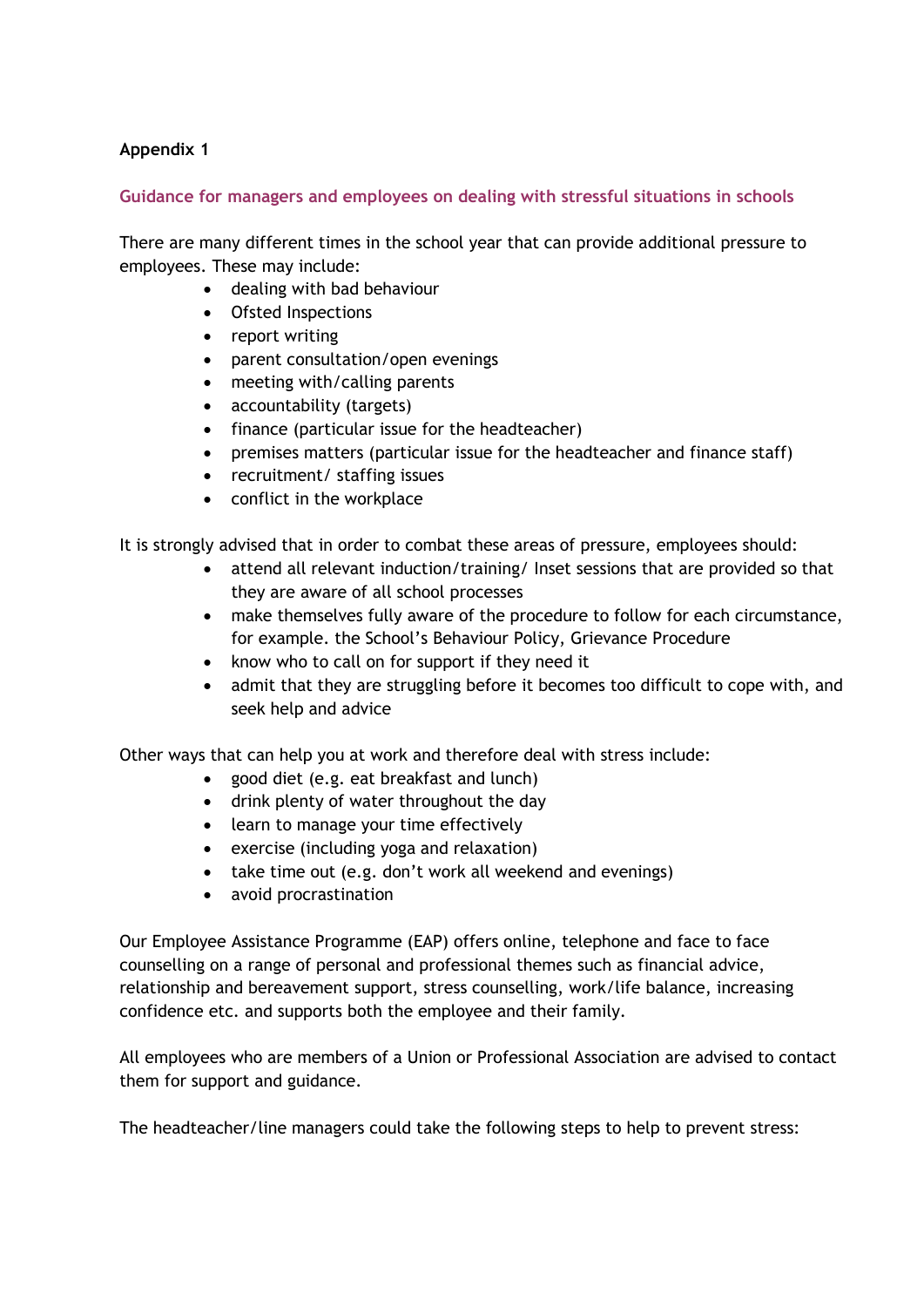- **encourage communication within the team:** Where employees feel that they can discuss problems with their colleagues this can help to reduce the risk of stress. This could be achieved by holding regular team meetings and encouraging staff to approach their manager and colleagues informally with any issues that they have.
- **foster good relations with employees:** Line managers should take the time to get to know their team members, so that changes to their normal behaviour are easier to spot.
- **ensure that employees have an appropriate amount of work to do:** Where employees feel that they are unable to cope with their workload, this can cause stress. Managers should review regularly the amount of work employees have, for example at regular appraisals. They should consider the impact of absences and departures on remaining staff and how the work can be shared fairly within the team.
- **ensure that individuals take proper breaks:** Managers should check that employees are not regularly working long hours and that they take regular breaks. If an employee is consistently working through lunch or beyond his or her contracted hours, the line manager should try to establish if this is because of a short-term increase in work or if it is a longerterm issue. The manager should set a good example by taking breaks and working appropriate hours.
- **have regular meetings with employees:** Having regular meetings with team members about their work will give line managers a good idea of what employees are doing and any problems that they have.
- **conduct performance reviews:** Line managers should carry out formal performance reviews with the individuals in their team in line with the school/academy policy and give employees the opportunity to raise concerns during these meetings. This process should include setting clear, achievable objectives for the individual.
- **provide appropriate training:** Line managers should conduct regular reviews to identify training needs for the members of their team. Employees could be involved in identifying their own training needs. Where training needs are identified, the line manager should provide training. Training is particularly important for employees who have additional responsibilities following a promotion.
- **be alert during periods of change:** Line managers should keep employees well informed and encourage them to raise concerns during periods of change, for example when the organisation is going through a restructure.
- **recruit employees who have the skills to perform the role:** When recruiting, line managers should consider what the duties of the job will be and what skills and experience the successful candidate will need. This will help to ensure that the right person is recruited to the job, so the job-holder does not feel out of his or her depth.
- **do not delay:** Line managers should take immediate action when they suspect that an individual is stressed or when an employee informs them that he or she is experiencing stress. This should help to avoid the problem escalating and helps avoid liability if the employee ends up making a claim, and should help the employee to make a swift recovery.

If the headteacher/line manager becomes aware that an employee is experiencing stress they should arrange to meet with the employee. This meeting should be held in private and be kept informal in nature. The line manager should ask the employee whether or not he or she has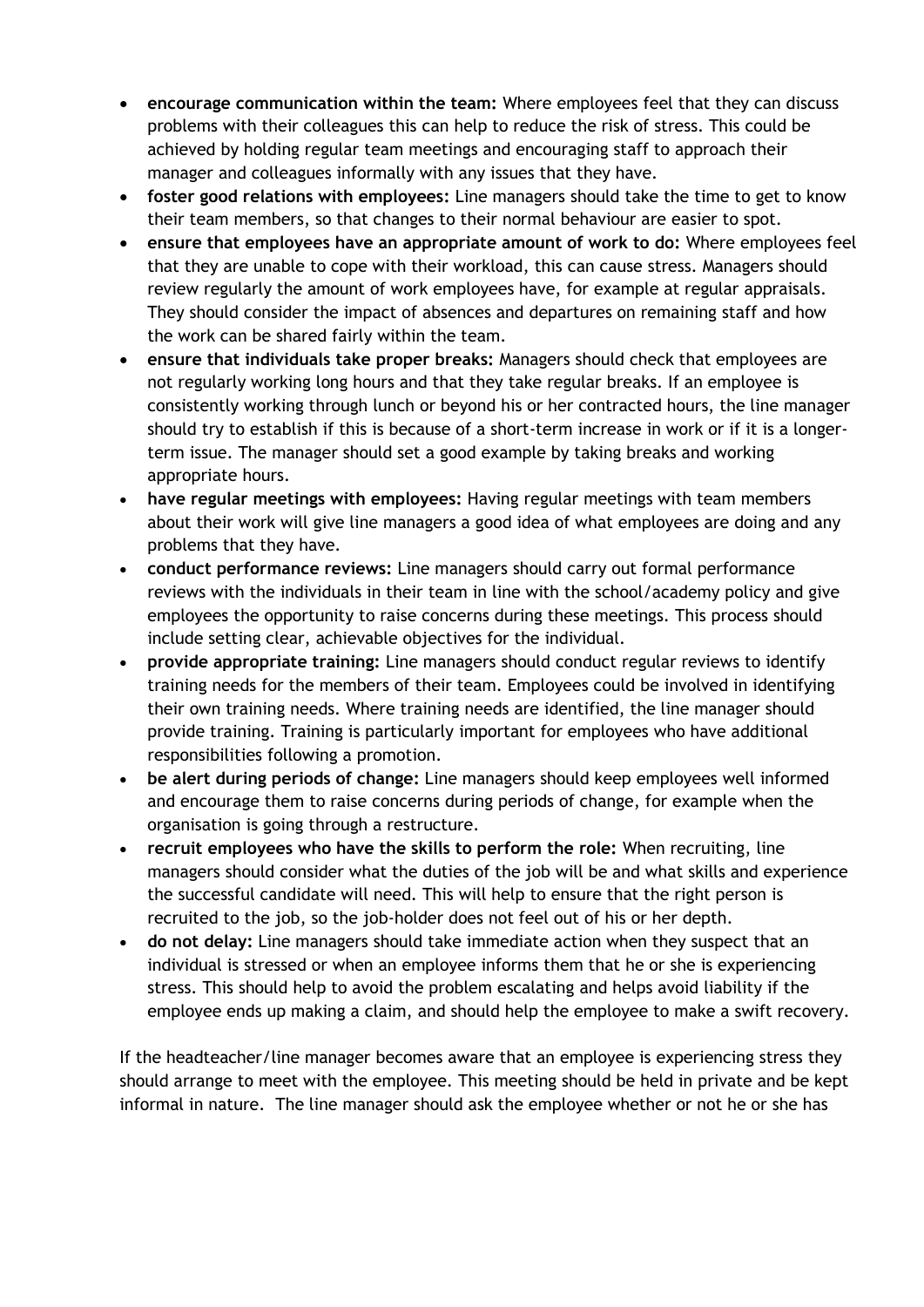been experiencing stress and what the employee considers to be the contributing factors. Questions that may be appropriate to ask including:

"I'm concerned that you appear to be under some pressure. Can we talk about it?"

"One of your colleagues has told me in confidence that she is worried about you."

"Are there any problems at home that you want to talk about?"

"I want to help resolve this issue. Do you think that some extra training or support might help?"

"Have you mentioned this to your GP? I will send you some information about the organisation's counselling service in case this is something that you might find helpful."

"I think we should meet again in a couple of weeks to see how things are going, but in the meantime please come and talk to me if you have any concerns."

After the meeting the headteacher/line manager may need to conduct a more detailed investigation to establish the causes of, and contributing factors to, the stress, particularly where the employee alleges that it is a result of poor management or bullying, for example. Once the line manager has established the reason behind the stress, he or she should explore what steps the organisation could take to alleviate the situation.

Steps that could be appropriate for the line manager to take to help relieve the employee's stress include:

- a phased return to work (following sickness absence)
- temporary or permanent flexible working arrangements, for example reduced hours
- redistribution of some of the employee's work
- a temporary or permanent change in duties
- providing training for the employee
- referring the employee for counselling
- putting in place a mentoring arrangement.

What action is appropriate will depend on the circumstances, including the reasons for the stress, the nature of the job, and what is considered reasonable.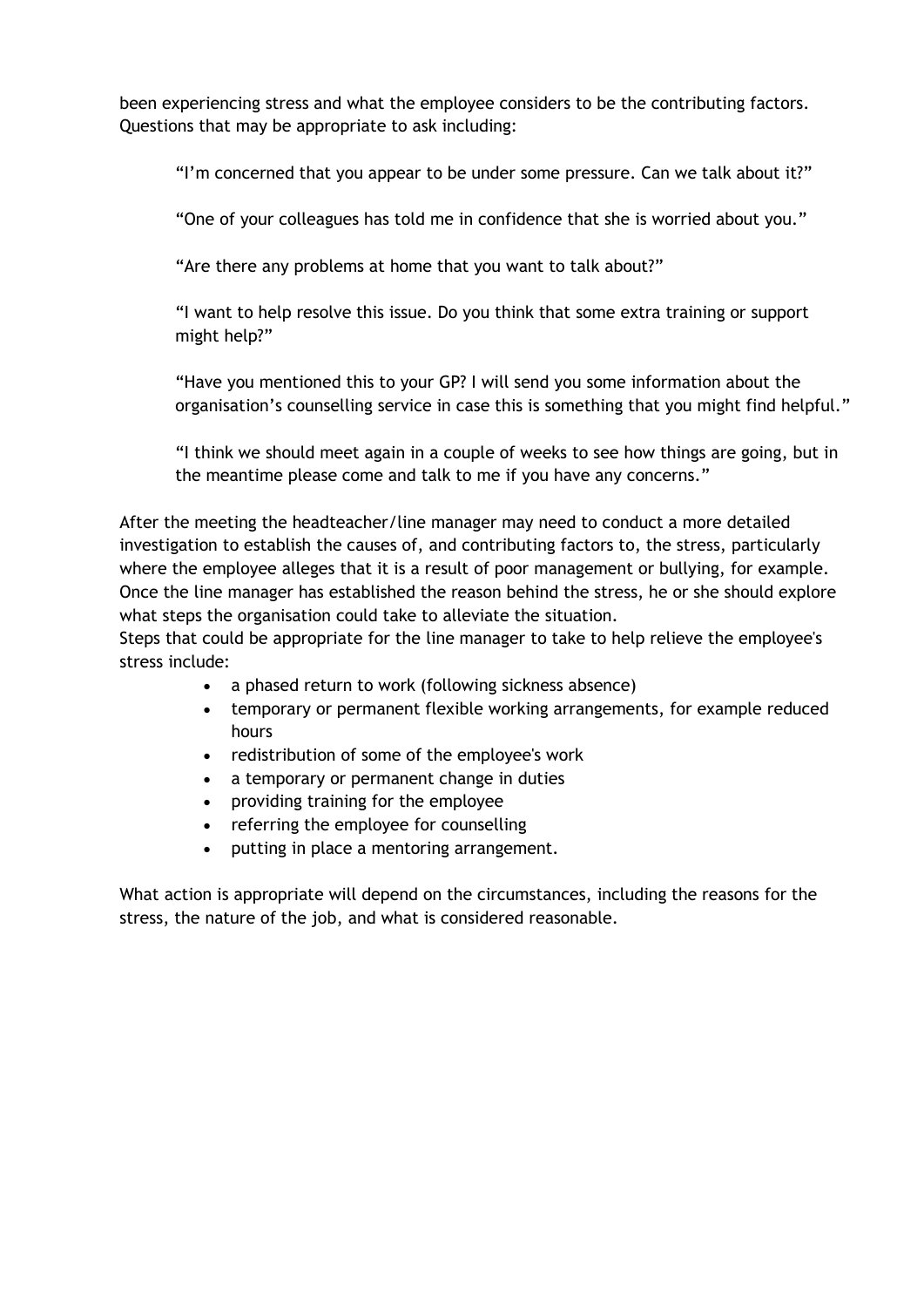## **Stress Risk Assessment form**

*To be completed by the headteacher/line manager when there is a (potential) issue identified (see guidance notes). This form can be completed in consultation with the employee*

Employee name:

Reason for assessment: \_\_\_\_\_\_\_\_\_\_\_\_\_\_\_\_\_\_\_\_\_\_\_\_\_\_\_\_\_\_\_\_\_\_\_\_\_\_\_\_\_\_\_\_\_\_

| What job does the<br>individual do?                                                                                                                 |                     |                                               |                                        |                                           |
|-----------------------------------------------------------------------------------------------------------------------------------------------------|---------------------|-----------------------------------------------|----------------------------------------|-------------------------------------------|
| What are the potential hazards and stressors in relation to<br>the following hazard categories?                                                     |                     | What control measures can be put in<br>place? | <b>Priority</b><br>action<br>(H, M, L) | <b>Action taken</b><br>By whom/by<br>date |
| <b>HAZARD CATEGORIES</b><br>(see examples)                                                                                                          | PROBLEMS IDENTIFIED |                                               |                                        |                                           |
| Demands - this includes<br>issues such as workload,<br>work patterns and the work<br>environment.                                                   |                     |                                               |                                        |                                           |
| Control - how much say<br>the person has in the way<br>they do their work.                                                                          |                     |                                               |                                        |                                           |
| Support -this includes the<br>encouragement,<br>sponsorship and resources<br>provided by the<br>organisation, line<br>management and<br>colleagues. |                     |                                               |                                        |                                           |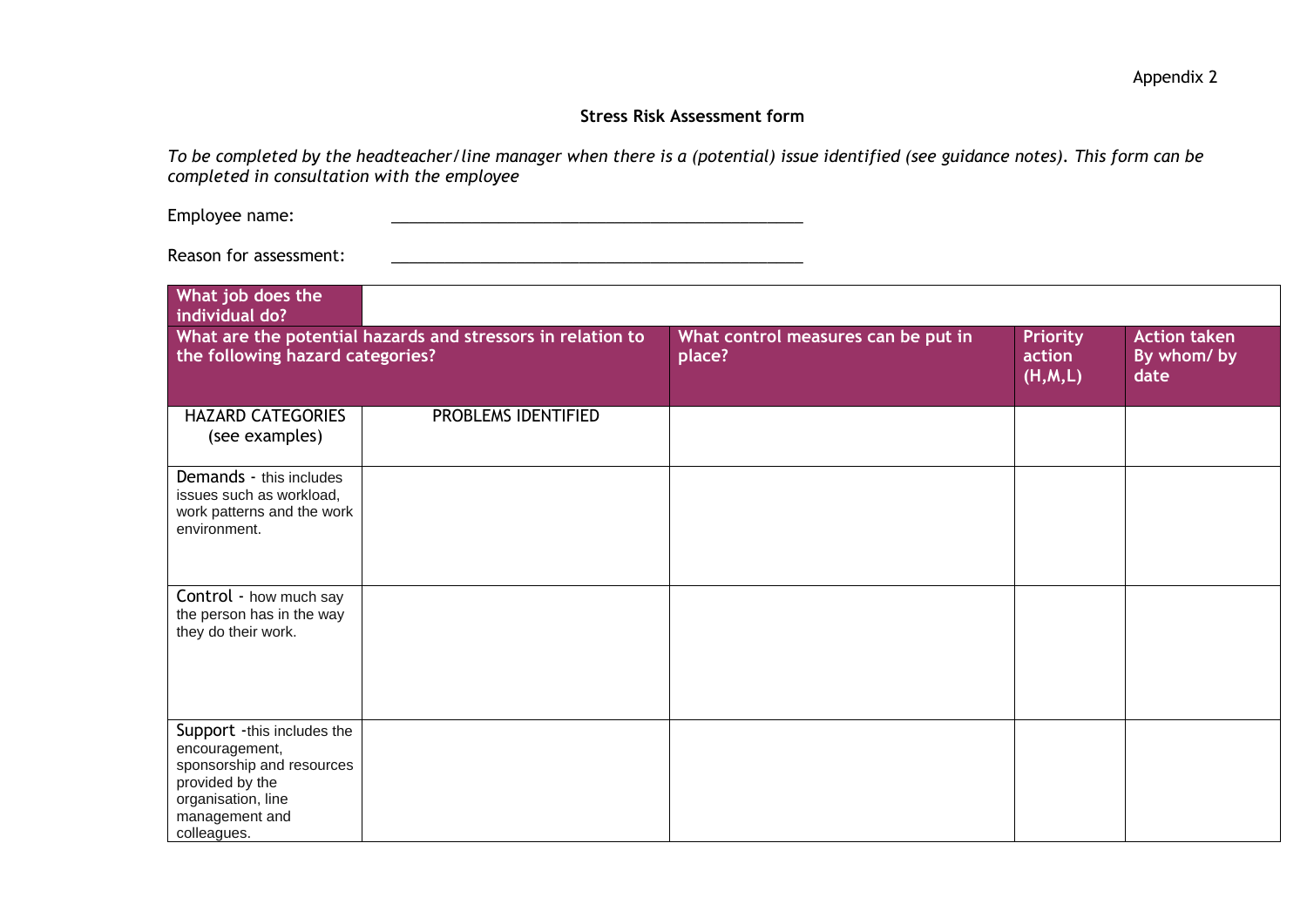| Relationships - this<br>includes promoting<br>positive working to avoid<br>conflict and dealing with<br>unacceptable behaviour.                                  |  |  |
|------------------------------------------------------------------------------------------------------------------------------------------------------------------|--|--|
| Role - whether people<br>understand their role within<br>the organisation and<br>whether the organisation<br>ensures that they do not<br>have conflicting roles. |  |  |
| Change - how<br>organisational change<br>(large or small) is<br>managed and<br>communicated in the<br>organisation.                                              |  |  |

| Headteacher/line manager signature: | Date: |
|-------------------------------------|-------|
|-------------------------------------|-------|

Employee's signature (if completed with employee): \_\_\_\_\_\_\_\_\_\_\_\_\_\_\_\_\_\_\_\_\_\_\_\_\_\_\_\_\_\_ Date: \_\_\_\_\_\_\_\_\_\_\_\_\_\_\_\_\_\_\_\_\_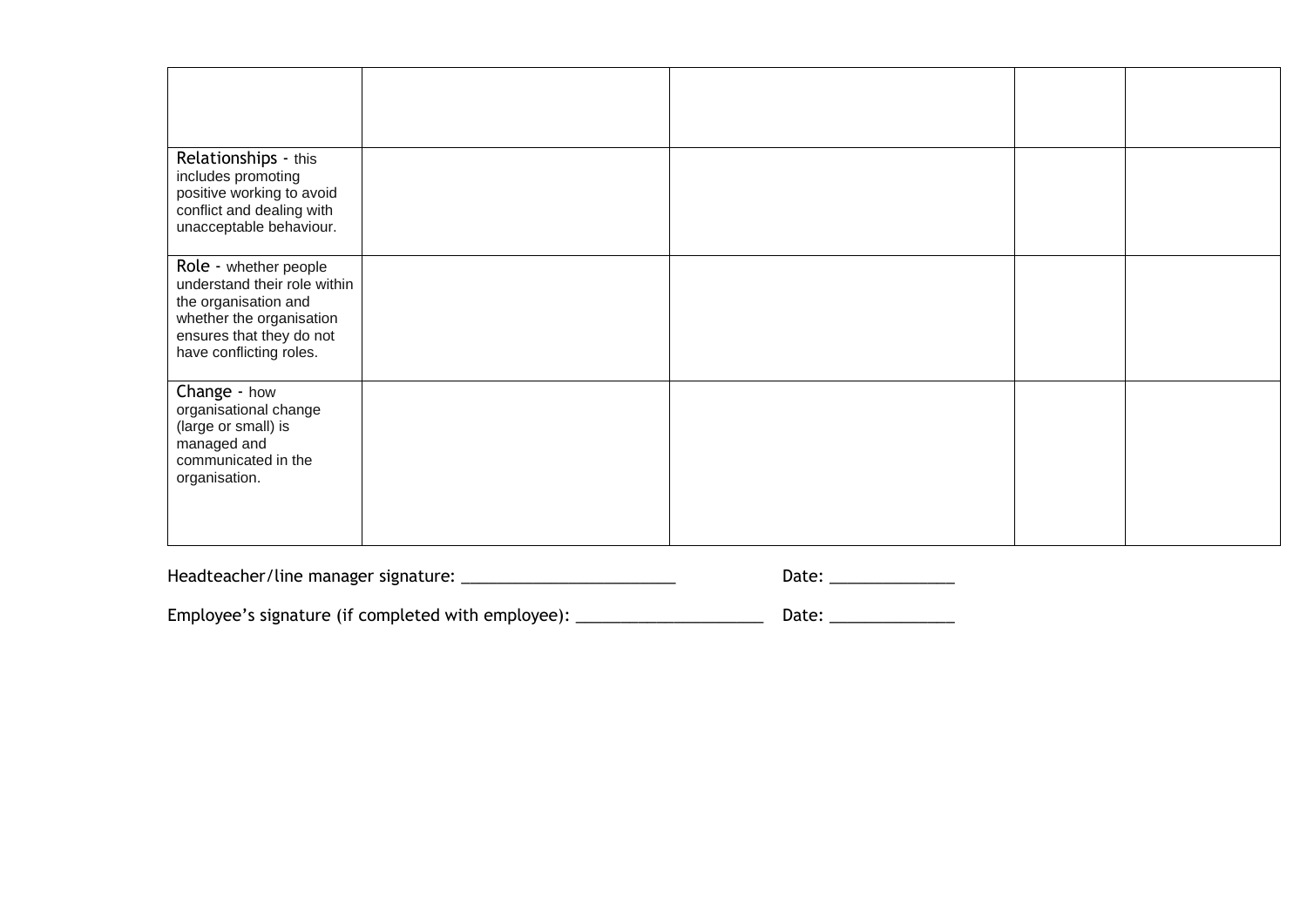| Date of review         | Outcome of review and follow-up action |  |
|------------------------|----------------------------------------|--|
|                        |                                        |  |
|                        |                                        |  |
|                        |                                        |  |
|                        |                                        |  |
| Date: ________________ |                                        |  |

Employee's signature (if completed with employee): \_\_\_\_\_\_\_\_\_\_\_\_\_\_\_\_\_\_\_\_\_\_\_\_\_\_\_\_\_\_ Date: \_\_\_\_\_\_\_\_\_\_\_\_\_\_\_\_\_\_\_\_\_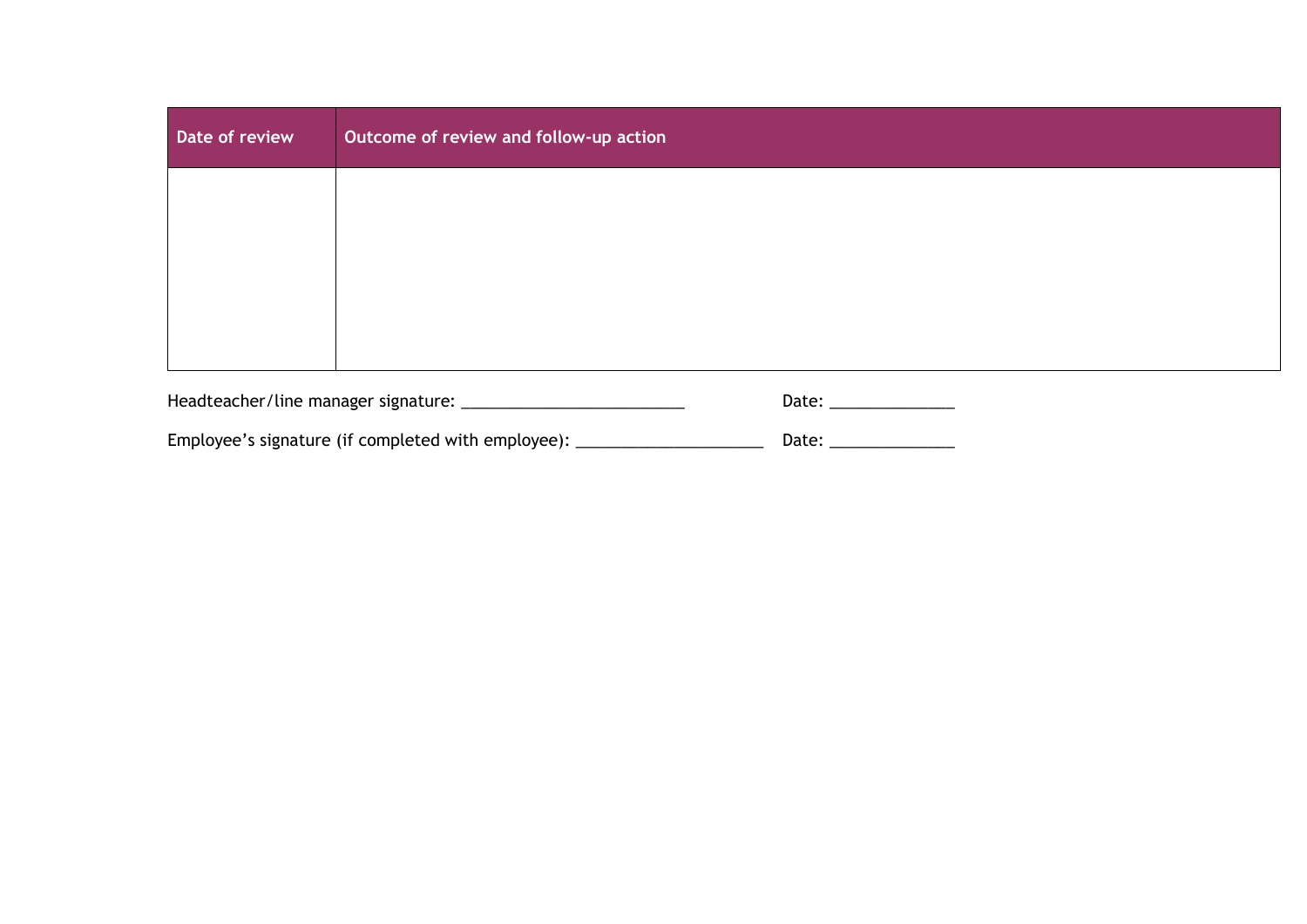Things to consider when assessing the role:

## *1. What job does the individual do and at what level?*

## *Examples*

- $\bullet$  SLT
- Main scale Teacher
- UPS Teacher
- Teaching assistant
- Office front line
- Office back office
- Site supervisor
- Cleaner
- Cook
- Catering assistant
- Invigilator
- Manager teaching or non teaching

## *2: What are the potential hazards and stressors?*

## *Examples*

## **Demands**

- Long hours
- Unreasonable deadlines
- Client expectations *(e.g. that they'll solve the problem)*
- Excessively busy periods
- Inadequate rest and holidays
- Inadequate staffing
- Inappropriately qualified for the job
- Over promotion
- Skills not recognised promotion prospects not fulfilled
- Boring or repetitive work
- Too little to do
- Employees experiencing excessive workloads
- Employees working under excessive pressure
- Inability to cope with key aspects of the role

The physical working environment

- poor temperature control
- noise
- lack of facilities for rest/breaks
- poor lighting
- poor ventilation
- badly placed or designed workstations

The psychological working environment

- Threat of aggression or violence
- Disruptive, angry or stressed children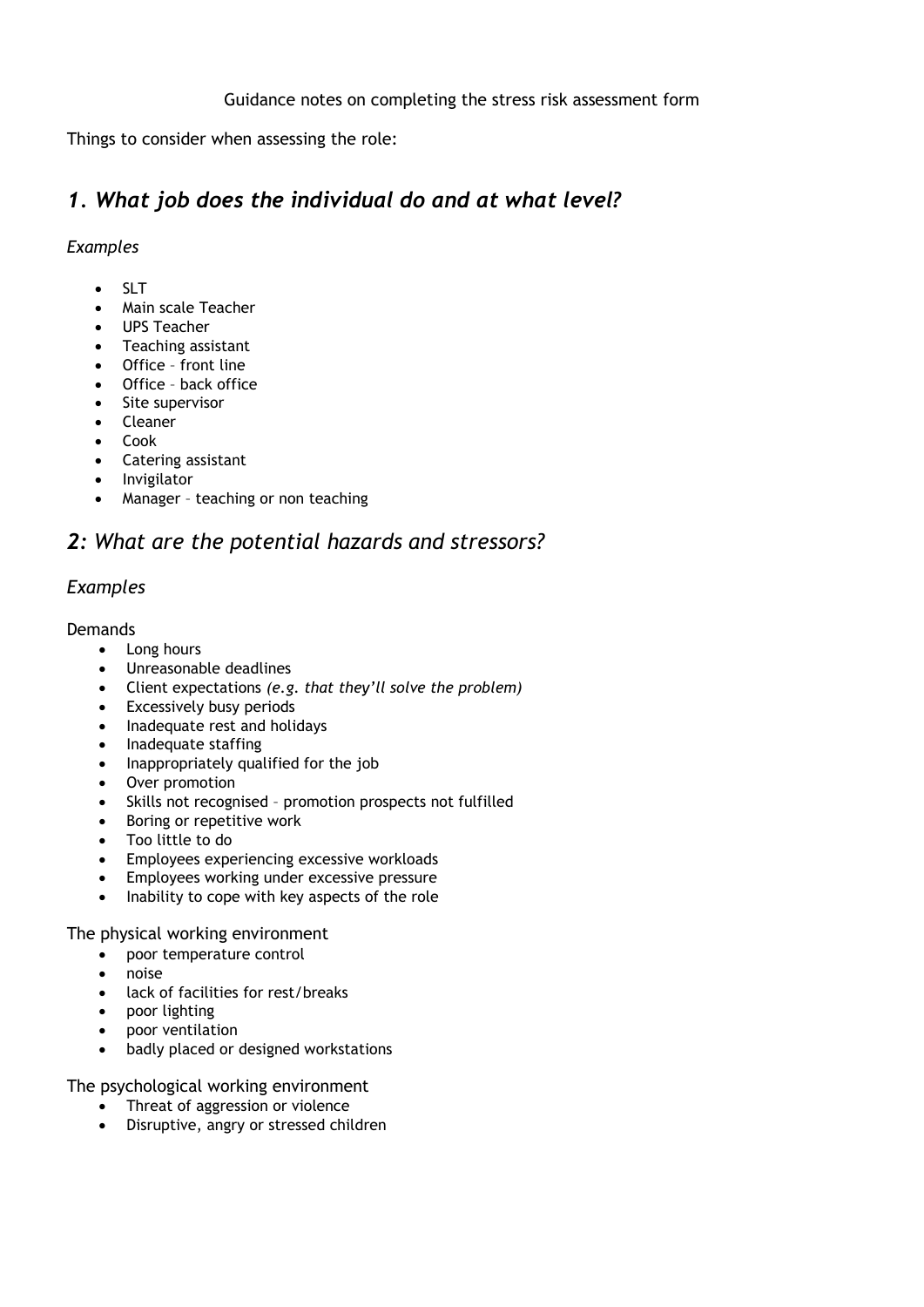- Angry or stressed parents/members of the public
- Difficult colleagues
- Verbal abuse
- Poor management practices

#### Control

- Not being able to balance the demands of work and life outside work
- Rigid work patterns and breaks
- Fixed deadlines occurring in different parts of the year
- Lack of control over work
- Conflicting work demands

## **Support**

- Lack of effective return to work system
- Non-compliance with sickness and absence management policy
- Lack of managerial support through emotionally demanding work
- Inadequate inductions
- Reaction to post disciplinary, grievance, capability or suspension
- Lack of adequate training

## Relationships

- Poor relationships with others
- Staff complaints or rising absence trends
- Perception of bullying or confrontational communications styles from others
- Bullying, racial or sexual harassment
- Lack of support or fear culture from management and co-workers

## Role

- Lack clear lines of accountability and responsibility
- Lack of communication and consultation (both sides)
- Perception of a culture of blame when things go wrong, denial of potential problems
- Failure by the organisation to recognise success
- A culture that considers stress a sign of weakness
- Personal risk in relation to the role*(e.g. money, lone working)*

#### Change

- Fears about job security / grading
- Poor communication uncertainty about what is happening
- Not enough time allowed to implement change
- Inexperience/fear of new technology
- Lack of skills for new tasks
- Not enough resource allocated for change process
- Other personal fears, relocation

## *3: Is there a high, medium or low risk of stress, and why?*

- Does the type of job in combination with the working environment and organisation result in a high, medium or low risk?
- What does history/experience tell us?
- What are the worst problems?